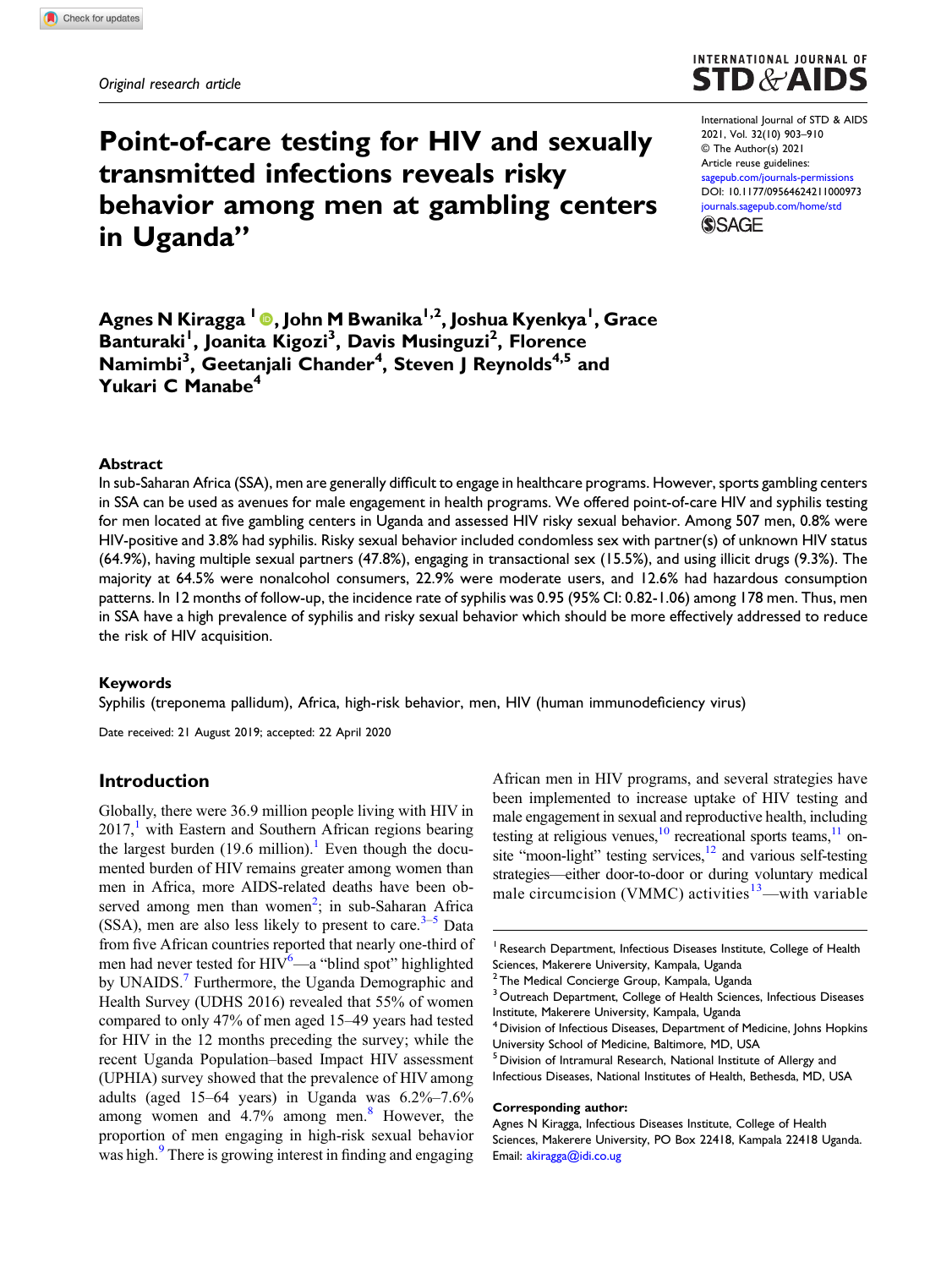success. There is urgent need to expand HIV testing and Sexually Transmitted Infection (STI) screening services in male-dominated spaces, to increase uptake of these services among this important population.

Sub-Saharan Africa continues to bear the greatest burden of syphilis compared to other regions,<sup>14</sup> with higher preva-lence recorded among young people.<sup>15[,16](#page-7-3)</sup> In Africa, gender differences in prevalence of syphilis continue to exist with slightly higher reported prevalence among women than men.<sup>[17](#page-7-4)</sup> According to the most recent UPHIA released in 2017, the national prevalence of syphilis among men and women aged 15–64 years was 2.0% and 2.2%, re-spectively.<sup>[18](#page-7-5)</sup> In high-income countries, syphilis increases the risk of HIV, particularly among high-risk populations.[19](#page-7-6) Similarly, genital herpes is a recurrent lifelong infection caused by herpes simplex virus (HSV) and is one of most prevalent STIs in  $SSA$ ,<sup>[20](#page-7-7)</sup> particularly in high-risk populations. Understanding the burden of such STIs (syphilis and genital herpes) among young men remains critical for development of strategies for risk reduction and reduced transmission.

Furthermore, other factors related to risky behavior, such as heavy alcohol consumption among men in countries like Uganda with high capita alcohol consumption among men, are critical. $2^{1,22}$  $2^{1,22}$  $2^{1,22}$  A study conducted among outpatients who undertook provider-initiated HIV testing and counseling revealed that 14% of men engaged in hazardous alcohol consumption.<sup>[22](#page-7-9)</sup> In fishing communities in Uganda,  $53.5\%$ of residents reported fisherfolk consumed alcohol, $^{23}$  $^{23}$  $^{23}$  and 69.8% of fishermen engaged in problematic consumption of alcohol. $^{24}$  $^{24}$  $^{24}$  Understanding the burden of HIV and syphilis among men, who do not interface with the public health programs, is key to generating accurate estimations of STIs in men in order to develop interventions to reduce incidence.

In Uganda and other SSA countries, sports gambling centers have burgeoning appeal to men and are often colocated with bars and commercial sex workers. Previous studies in resource-rich settings have been undertaken among gambling populations and reported several risk factors for HIV acquisition correlated with gambling.<sup>25–[27](#page-7-13)</sup> We hypothesized that young Ugandan men in urban gambling centers may be at increased risk of HIV and STI acquisition due to the presence of neighboring services including commercial sex trade and alcohol sale. We, therefore, aimed to pilot point-of-care testing for HIV and syphilis for men at gambling centers and to characterize known HIV risk behaviors occurring in this population.

# Methodology

#### Study setting and procedures

The study was conducted at five purposively selected sports gambling centers in two urban and peri-urban large cities: Kampala in Central Uganda and Mbale in Eastern Uganda. Prior to study initiation, the research team investigators received permission to conduct the study from the owners of the centers—Kampala City Council Authorities (KCCA) as well as gambling center managers. Persons aged 18 years and above, whose last HIV test was more than 3 months prior or never had a test and were willing to consent to the study procedures, were eligible for participation. The research team worked with representatives from gambling houses to increase awareness of the testing service and to encourage them to distribute flyers to each client who visited the gambling center.

Following obtaining informed consent for study participation, research staff administered the study questionnaire and obtained a venous blood sample. HIV testing was performed using the national HIV sequential testing algorithm which includes use of Determine<sup>TM</sup> HIV-1/2 (Alere Medical Company Limited, Chiba, Japan) STAT-PAK (Chembio Diagnostic Systems, Medford, NY, USA), and Uni-Gold<sup>™</sup> HIV (Trinity Biotech Plc, IDA Business Park, Bray, Co. Wicklow, Ireland) as the tiebreaker.<sup>[28](#page-7-14)</sup> Syphilis testing was performed using the treponemal antibody SD BIOLINE Syphilis 3.0 (SD Standard Diagnostics, INC. 65, Borahagal-ro, Giheung-gu, Yongin-si, Gyeonggi-do, Republic of Korea). All tests were performed on-site and results returned to the patients on-site within 30 min. All participants who tested positive on the treponemal test were asked about previous treatment for syphilis. Remaining sera was stored at  $-80^{\circ}$ C. A random sample of 80 frozen samples was tested for herpes simplex virus-2 (HSV-2) to examine the prevalence of this STI. Samples for HSV-2 testing were selected using probability proportionate to size to ensure that men from all representative age groups (based on observed age groups (years 18–24, 25–35, 36–49, and 50+) and sites were included. HSV-2 tests were performed using the Kalon™ HSV-2 gG2 enzyme-linked immunosorbent assay (Kalon Biological Ltd, Aldershot, UK).

#### Risky behaviors

Using a structured questionnaire, we collected data on various risky sexual behaviors defined as sexual activities or practices that increase the risk of acquiring STIs and HIV, including non-condom use with sexual partner of unknown status, having multiple  $(>1)$  sexual partners, being noncircumcised, engaging in transactional sex, high alcohol intake, and illicit drug use which were defined as drugs that are illegal to make, sell, or use. $29$ . In our study, marijuana was the most commonly used illicit drug. The time frame for assessing all risky behaviors was 12 months prior to the study. The Alcohol Use Disorders Identification Test-Consumption (AUDIT-C) tool was used to identify patients with hazardous alcohol use. $30$  Participants were asked three questions about their alcohol consumption and items were categorized to identify no (score 0), moderate/mild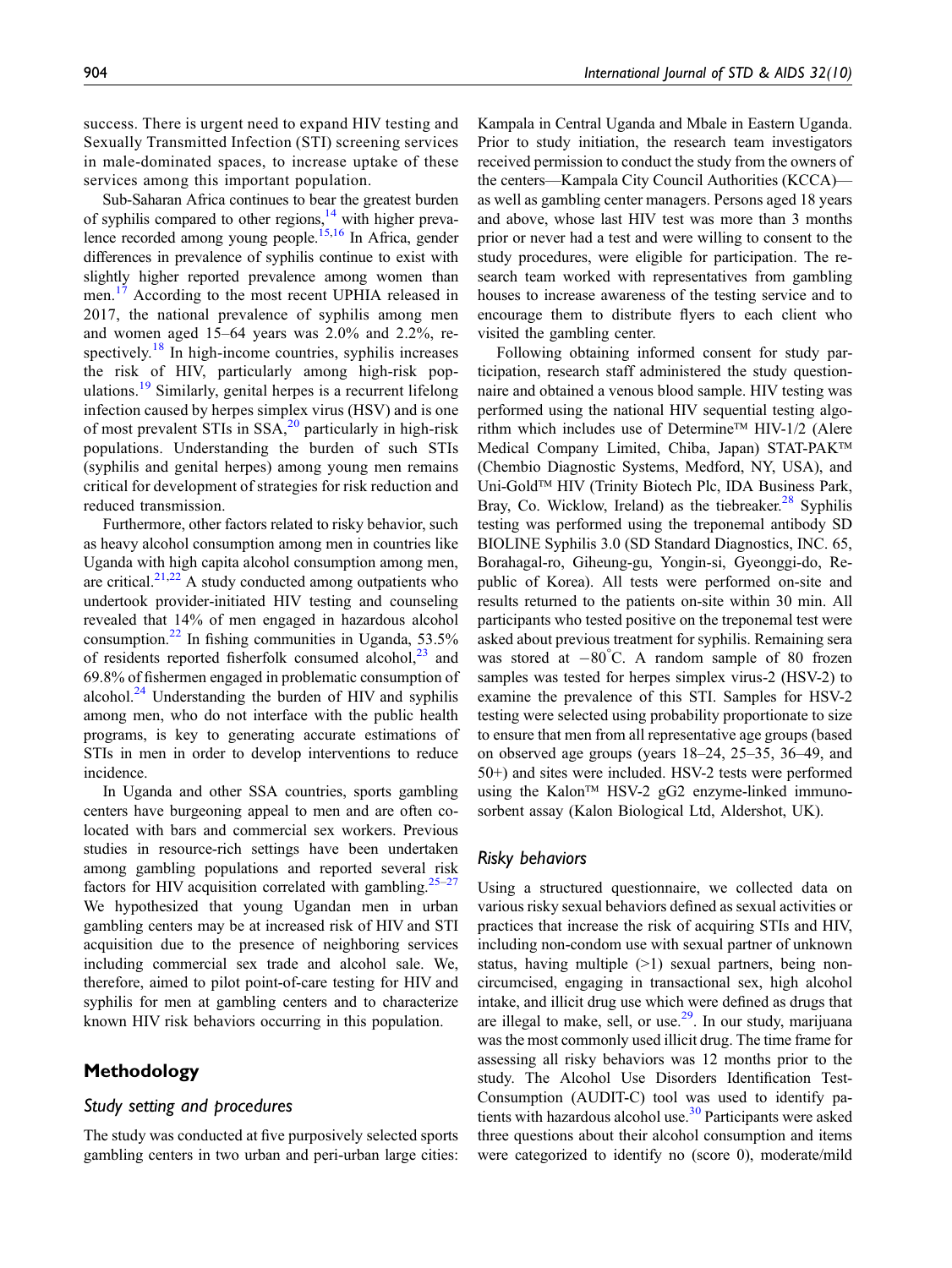(scores 1–3), and hazardous/heavy (4+) consumption. The AUDIT-C tool has been validated in sub-Saharan African settings and performed well. $31$ 

#### Mobile health platform

Following study initiation, all participants with a functional mobile telephone were enrolled on a mobile healthmessaging platform. Short messaging services (SMS) and/or voice calls were sent from a telehealth center to remind men to link to care services and to return for repeat HIV and STI testing. Using an open-source SMS engine called "RapidPro SMS platform," all study participants immediately received an SMS upon joining the health platform while at the gambling center. The RapidPro SMS was customized and managed by The Medical Concierge Group (TMCG), a digital health company currently supporting several HIV and public health projects in Uganda and Kenya.<sup>[32](#page-7-18)</sup> In addition to the SMS and voice calls, all enrolled subjects had access to a 24 h call center to communicate with in-house counselors and medical doctors in case they had any questions relating to HIV and STI testing and linkage to care. Research participation travel reimbursement was paid through electronic money transfers (mobile money) to mobile phones assigned to different existing telecom service providers within 7 days of their sign up.

# Data collection and statistical analysis

Data were collected by trained study research assistants using a structured questionnaire designed and implemented using the REDCap software. Android tablets were used to gather and upload data daily onto the server at the Infectious Diseases Institute (IDI). All tablets were only accessible to research staff who had individualized passwords for security and confidentiality. We used descriptive statistics for demographic, clinical, and socioeconomic characteristics of study participants. Chi square and Fishers' exact were employed to test for differences between categorical variables, while Student's t-tests, analysis of variance (ANOVA), and Mann–Whitney tests were used to test for differences between continuous normally and non-normally distributed variables.

Risky sexual behavior variables were assessed as count variables, as has previously been done by others studies in order to enable us to compare our findings. $33,34$  $33,34$  To examine the factors associated with risky sexual behavior, Poisson regression models controlling for other variables such as age and marital status were used. A key assumption of the Poisson regression is that the mean and variance for the distribution of the count variables have to be equal (equidispersion), and this was observed in our data. $35$  We used a log link function with maximum likelihood estimation for the analysis of the Poisson regression. Factors with <0.2 in

the univariable models were included in the multivariable model, together with clinically and demographically known confounders such alcohol consumption. Robust standard errors were used to account for inter-site correlation. Approximately 12 months after, the study team reached out to all study participants to converge at each of the gambling centers for repeat HIV and STI testing. All analyses were performed using STATA version 14, Texas, United States.

## Ethical approval

The study obtained approval from the Joint Clinical Research Center (JCRC) institutional review and ethics committee and the Uganda National Council for Science and Technology (HS70ES). All study participants provided written informed consent for participation.

# Results

A total of 527 men were screened and 20 were excluded because they had recently been tested for HIV and syphilis in the previous 3 months ( $n = 18$ ), were <18 years ( $n = 1$ ), and unwilling to be followed up after testing  $(n = 1)$ . Between 75 and 137 men were enrolled at each of the 5 centers, each with one 8 hour testing day ([Table 1](#page-3-0)). Median age was 28 years (interquartile range (IQR):24–34), the majority 49.6% (251/ 507) were married or living with their partners, and 49.8% (255/507) had completed secondary level education, while 90.5% (459/507) were employed with an average monthly income of \$121. A total of 146/501 (29.1%) of the men were not circumcised. We found that 64.5% had an AUDIT-C score of zero and 22.8% were moderate consumers, while 12.6% engaged in hazardous alcohol consumption ([Table 1](#page-3-0)).

## Prevalence of HIV, syphilis, and HSV-2

A total of 91.5% (463/507) of the men had previously been tested for HIV. We observed very low HIV prevalence: only four men tested HIV-positive (prevalence of 0.8%). Nineteen (19) men had syphilis treponemal antibodies present corresponding to a prevalence of 3.8%. The men who tested syphilis treponemal antibody positive were slightly older than the negative ones and none had previously been treated for syphilis—32 years (interquartile range (IQR): 28, 35) versus 28 (IQR: 24, 34),  $p = 0.001$ . Among the randomly selected 80 samples for HSV-2 testing (10 among men who reported no risky behavior, 47 with one risky behavior, and 23 who engaged in two or more risk behaviors), 37.5% (30/80) were positive, while one participant had indeterminate results. All men who were identified as HIV-positive and those diagnosed with syphilis, identified at enrollment, were referred to the nearest health center supported by the IDI for ART initiation and active syphilis confirmation and treatment. Of the 22 cases (4 HIV and 19 syphilis), all HIV cases (4/4)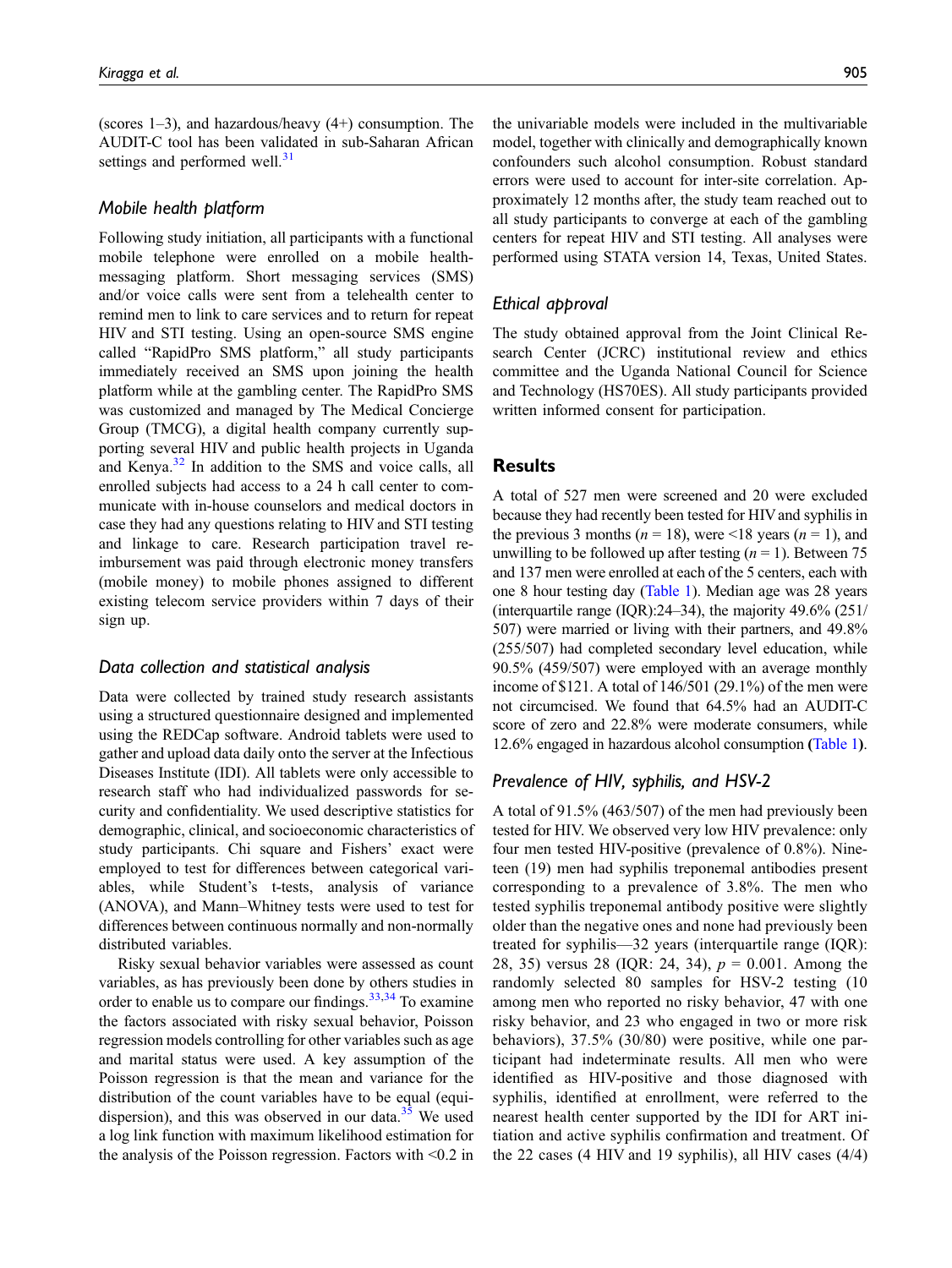| Characteristic             | Study population $N = 507$ |
|----------------------------|----------------------------|
| Age in years median (IQR)  | 28 (24, 34)                |
| Education                  |                            |
| None                       | 20(3.9)                    |
| Primary                    | 147 (28.7)                 |
| Secondary                  | 255 (49.8)                 |
| Tertiary                   | 30(5.9)                    |
| University                 | 60(11.7)                   |
| Marital status             |                            |
| Single                     | 207 (41.2)                 |
| Married/cohabiting         | 251 (49.6)                 |
| Separated/divorced/widower | 48 (9.5)                   |
| Employment status          |                            |
| Employed                   | 459 (90.5)                 |
| Full-time student          | 26(5.1)                    |
| Unemployed                 | 22 (4.3)                   |
| Average monthly income     | \$121                      |
| Ever tested for HIV        | 463 (91.5)                 |
| Alcohol consumption        |                            |
| None                       | 327 (64.5)                 |
| Moderate                   | 116 (22.9)                 |
| Hazardous                  | 64 (12.6)                  |
| Non-circumcised            | 146 (29.1)                 |
| Never heard about PrEP     | 364 (73.8)                 |
| Willing to take PrEP       | 333 (67.3)                 |
|                            |                            |

Table 1. Demographic and behavioral characteristics of men involved in point-of-care testing for HIV and other sexually transmitted infections at gambling centers in Uganda.

<span id="page-3-0"></span>IQR: interquartile range; N: number; PrEP: pre-exposure prophylaxis; WHO: world health organization; AUDIT-C: alcohol use disorders identification test-consumption.

and 94.7% of syphilis cases (18/19) were linked to care through the reminder call via the mobile technology services provided by the telehealth platform.

# HIV risky behaviors

HIV risky behaviors were observed among the men, and these included the following: engaging in condomless sex 325/501 (64.9%), having multiple sexual partners 231/483 (47.8%), engaging in commercial sex 78/504 (15.5%), and consuming illicit drugs 47/504 (9.3%). In our cohort, only 69 (13.6%) of the men did not engage in any risky behavior, while 241 (47.5%) and 197 (38.9%) engaged in one and two or more HIV risky behaviors, respectively ([Table 2](#page-4-0)). In general, lower proportions of men engaging in two or more risk behaviors had attained high (tertiary or university level education) compared to the other two groups,  $p = 0.015$ . A greater proportion (94.4%) of men who engaged in two or more risky behaviors were employed, than those who engaged in one  $(89.6\%)$  or none  $(82.6\%)$ ,  $p = 0.039$ . We observed a dose–response relationship between alcohol consumption and engagement in HIV

risky behavior. Among the men who did not engage in any HIV risky behavior, only 4.2% engaged in hazardous alcohol consumption, compared to 9.4% and 16.4% among men engaging in two or more risky behaviors,  $p =$ 0.011 ([Table 2](#page-4-0)).

Among the men who engaged in more than one risky behavior, the types of behaviors included having multiple sexual partners (26.7%), engaging in condomless sex with partner of unknown HIV status (24.4%), being uncircumcised (20.2%), engaging in transactional sex (16.3%), and engaging in illicit drug use (12.4%). In the entire cohort, the average number of sexual partners was 2.4 in the last 12 months. After excluding men with one sexual partner ( $n = 252$ ), the mean number of sexual partners in the last 12 months was 3.7. Among the men who had multiple sexual partners, 56.7% (131/231) engaged in condomless sex with a partner of unknown HIV status. The majority of men who tested syphilis positive 9/ 19 (47.4%) were engaged in two or more risky sexual behaviors, while none of the men who engaged in risky behavior were HSV positive.

# Factors associated with HIV risky sexual behaviors

In a multivariable Poisson regression model ([Table 3](#page-5-0)), we observed that age was associated with engagement in risky behavior. For every 5 year increase in age, the number of risky behaviors reduced by 0.04, corresponding to a risk ratio of 0.96 (95% CI: 0.93–0.99),  $p = 0.014$ .

Alcohol consumption was significantly associated with engaging in risky sexual behavior. The number of risky behaviors increased by an average of 0.15 among moderate drinkers and 0.21 among the hazardous alcohol consumers compared to nondrinkers—controlling for the other variables in the model ([Table 3](#page-5-0)). The model also showed that being a student was associated with lower engagement in risky behavior than men who were employed.

# Participant follow-up data

All study participants were contacted over the phone and informed about the 1 year follow-up visit and repeat HIV and syphilis testing. Only 178/507 (35.1%) returned to the gaming centers for follow-up and repeat testing despite contacting 329/507 (78.3%). The median time to repeat follow-up visit was 14.2 months (IQR: 12.2–17.6). There were no differences in demographic characteristics and prevalence of risky behavior between men who returned for follow-up and those who did not. During follow-up, we observed no incident HIV cases; however, 1.1% (2/178) of men acquired syphilis. A total of 209.78 person years of follow-up were observed with an incidence rate of syphilis of 0.95 (95% CI: 0.82–1.06) per 100 person years of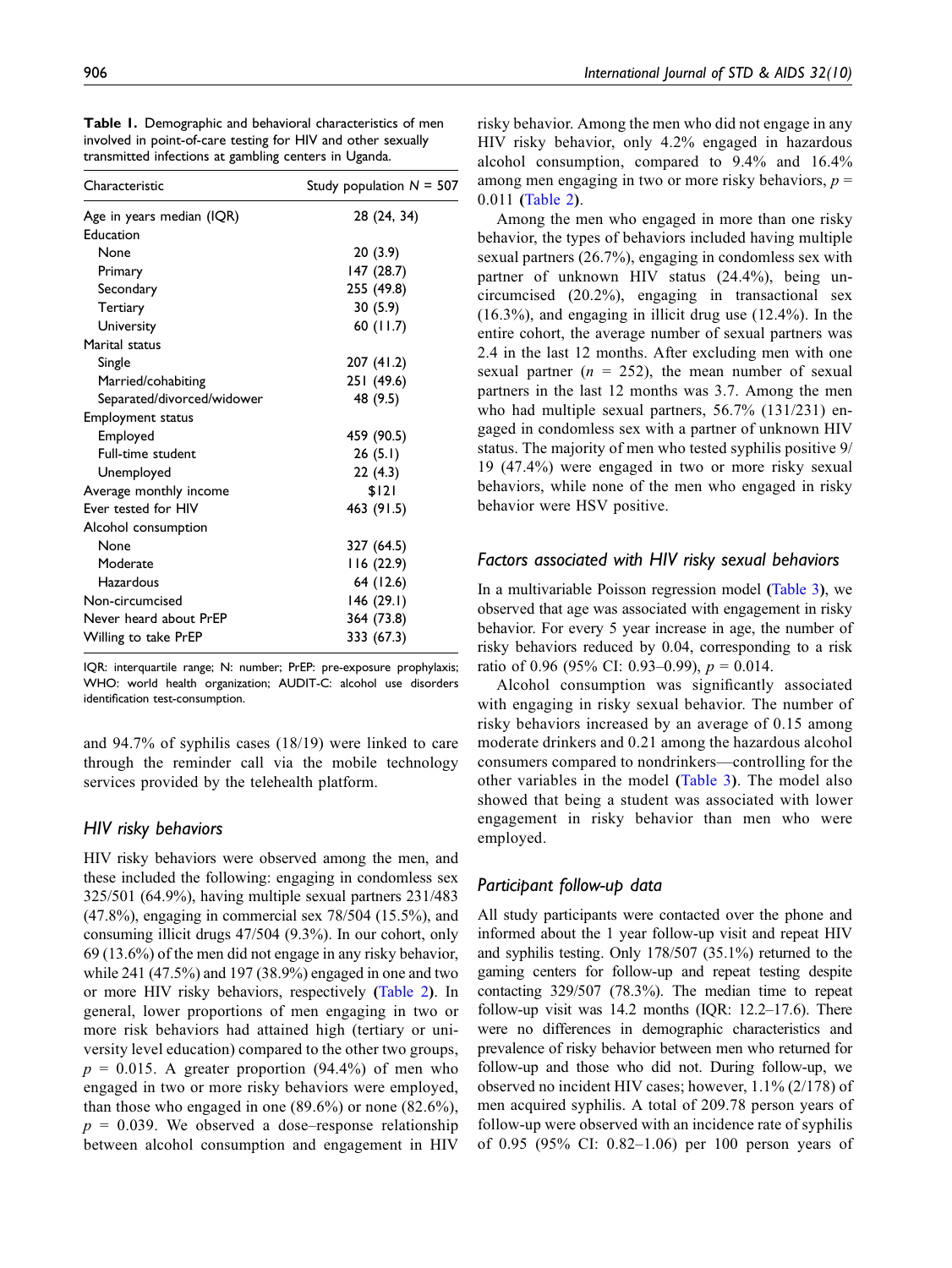|                            | HIV risky behavior $N = 507$ |                   |                      |         |  |
|----------------------------|------------------------------|-------------------|----------------------|---------|--|
| Characteristic             | None $N = 69$ (13.6%)        | $IN = 241(47.5%)$ | $2+ N = 197 (38.9%)$ | p-value |  |
| Age in years median (IQR)  | 28 (24, 33)                  | 28 (25, 35)       | 28 (25, 34)          | 0.835   |  |
| Education <sup>a</sup>     |                              |                   |                      |         |  |
| None                       | 5(7.2)                       | 7(2.9)            | 8(4.2)               | 0.015   |  |
| Primary                    | 14(20.3)                     | 57 (23.9)         | 72 (36.7)            |         |  |
| Secondary                  | 36 (52.2)                    | 124(52.1)         | 91(46.4)             |         |  |
| Tertiary                   | 2(2.9)                       | 18(7.6)           | 10(5.1)              |         |  |
| University                 | 12(17.4)                     | 32 (13.5)         | 15(7.6)              |         |  |
| Marital status             |                              |                   |                      |         |  |
| Single                     | 39 (56.5)                    | 92 (38.4)         | 76 (38.6)            | 0.073   |  |
| Married/cohabiting         | 26 (37.7)                    | 122(50.8)         | 103 (52.3)           |         |  |
| Separated/divorced/widower | 4(5.8)                       | 26 (10.8)         | 18(9.1)              |         |  |
| Employment status          |                              |                   |                      |         |  |
| Employed                   | 57 (82.6)                    | 216 (89.6)        | 186 (94.4)           | 0.039   |  |
| Full-time student          | 7(10.1)                      | 15(6.2)           | 4(2.0)               |         |  |
| Unemployed                 | 5(7.3)                       | 10(4.2)           | 7(3.6)               |         |  |
| Average monthly income     | US\$132                      | US\$125           | US\$110              | 0.323   |  |
| Ever tested for HIV        | 65 (94.2)                    | 220(91.3)         | 178 (90.8)           | 0.721   |  |
| HIV prevalence             | 0(0.0)                       | 3(1.2)            | 1(0.5)               | 0.795   |  |
| Syphilis prevalence        | 3(4.3)                       | 7(2.9)            | 9(4.6)               | 0.651   |  |
| HSV-2 prevalence           | 3(30.0)                      | 19(40.4)          | 8(34.8)              | 0.570   |  |
| Alcohol consumption        |                              |                   |                      |         |  |
| None                       | 35 (74.5)                    | 134 (70.2)        | 158 (58.7)           | 0.025   |  |
| Moderate                   | 10(21.3)                     | 39 (20.4)         | 67 (24.9)            |         |  |
| Hazardous                  | 2(4.2)                       | 18(9.4)           | 44 (16.4)            |         |  |
| Non-circumcised            | 0(0.0)                       | 22(11.7)          | 124(46.4)            | < 0.001 |  |
| Never heard about PrEP     | 31(67.4)                     | 140 (75.7)        | 193(73.4)            | 0.494   |  |
| Willing to take PrEP       | 27 (60.0)                    | 115(61.5)         | 191 (72.6)           | 0.011   |  |

Table 2. Demographic characteristics stratified by HIV risk behavior among men involved in point-of-care testing for HIV and other sexually transmitted infections at gambling centers in Uganda.

<span id="page-4-1"></span><span id="page-4-0"></span>IQR: interquartile range; N: number; PrEP: pre-exposure prophylaxis; WHO: world health organization; AUDIT-C: alcohol use disorders identification test-consumption; HSV-2 testing was performed among 80 men; 10 among men who reported no risky behavior, 47 with one risky behavior, and 23 who engaged in two or more risk behaviors. p-values in bold were statistically significant with values  $p < 0.05$ . <sup>a</sup>Education missing for three study participants.

follow-up. During the follow-up visit, participants were asked about their perceived risk of acquiring HIV, and 95% (19/20) who did not engage in any risk behavior thought they were unlikely to acquire HIV. However, 25.2% (34/ 135) of men engaging in 1–2 risk behaviors thought they were likely to acquire HIV, while 12/20 (60%) among those engaging in 3+ risky behaviors thought they were unlikely to acquire HIV despite their risky behavior,  $p = 0.031$ .

# **Discussion**

Poor male engagement in sexual and reproductive care remains a key barrier to HIV treatment and prevention. Our study is the first to report HIV and STI prevalence among men at sports gambling centers in an African population. We found a low prevalence of HIV, but a higher than expected prevalence of syphilis. Additionally, we found that nearly half of the men were engaging in one risky behavior, while close to 40% engaged in two or more risk behaviors and 47.8% of the enrolled men had multiple sexual partners.

HIV prevalence  $(1\%)$  was low compared to the 6% population prevalence reported in the most recent UPHIA survey among men of similar age-group  $(14–49 \text{ years})^{18}$  $(14–49 \text{ years})^{18}$  $(14–49 \text{ years})^{18}$ and reported HIV prevalence for the Central region (8.0%) of Uganda which includes Kampala, where the bulk of our testing occurred. We observed high prevalence of syphilis treponemal antibody (3.8%, with none of the men having previously been treated) compared to the national estimate of 2.0% among men 15–64 years, and 1.6% among men in urban areas.<sup>[18](#page-7-5)</sup> Syphilis was also more prevalent among the older men. In comparison with data from pregnant women, the prevalence of syphilis in our cohort was higher. $20,36$  $20,36$  A recent systematic review showed a pooled prevalence of syphilis among pregnant women in SSA of 2.9% (95% CI: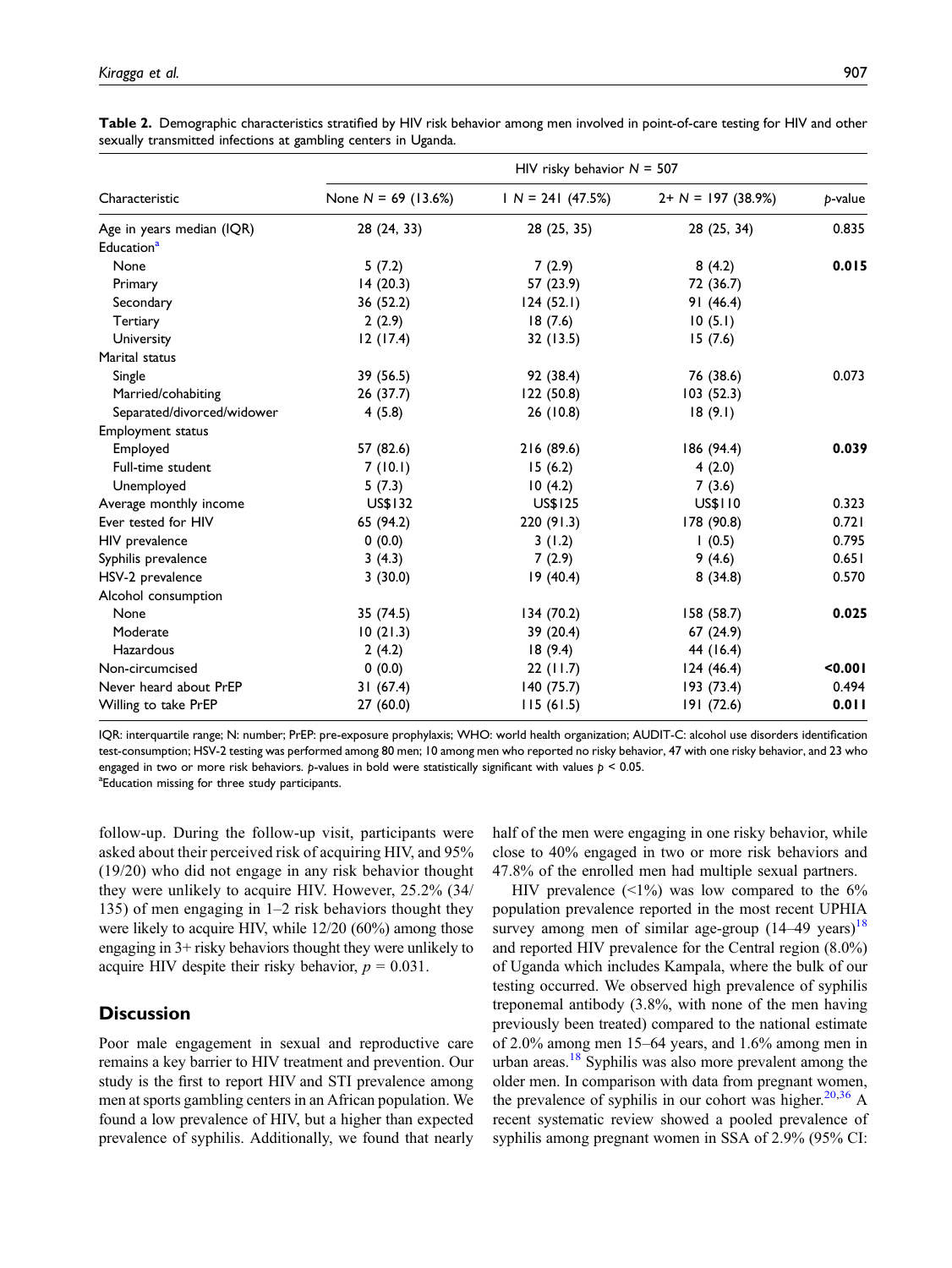| Variable                   | Multivariable poisson regression model | p value                |         |
|----------------------------|----------------------------------------|------------------------|---------|
| Variable                   | β                                      | Exp (β) (95% CI)       | p Value |
| Age per 5 year increase    | $-0.04$                                | $0.96$ (0.93-0.99)     | 0.014   |
| Education                  |                                        |                        |         |
| None                       |                                        | Ref                    |         |
| Primary                    | 0.23                                   | $1.26(0.88 - 1.80)$    | 0.204   |
| Secondary                  | 0.07                                   | $1.07(0.77 - 1.47)$    | 0.679   |
| Tertiary                   | 0.06                                   | $1.05(0.77 - 1.45)$    | 0.726   |
| University                 | $-0.08$                                | $0.92$ (0.70-1.22)     | 0.570   |
| Marital status             |                                        |                        |         |
| Single                     |                                        | Ref                    |         |
| Married/cohabiting         | 0.06                                   | $1.08(0.94 - 1.24)$    | 0.276   |
| Separated/divorced/widower | 0.08                                   | $1.07(0.76 - 1.50)$    | 0.702   |
| <b>Employment status</b>   |                                        |                        |         |
| Employed                   |                                        | Ref                    |         |
| Full-time student          | $-0.26$                                | $0.77(0.65 - 0.91)$    | 0.002   |
| Unemployed                 | $-0.18$                                | $0.83$ $(0.61 - 1.15)$ | 0.271   |
| Alcohol consumption        |                                        |                        |         |
| None                       |                                        | Ref                    |         |
| Moderate                   | 0.15                                   | $1.16(1.04-1.29)$      | 0.007   |
| Hazardous                  | 0.21                                   | $1.23(1.06 - 1.52)$    | 0.040   |

Table 3. Multivariable poisson regression model showing factors associated with HIV risky sexual behavior among men involved in point-of-care testing for HIV and other sexually transmitted infections at gambling centers in Uganda.

<span id="page-5-0"></span>CI: confidence interval. p-values in bold were statistically significant with  $p < 0.05$ .

 $2.4\%$ – $3.4\%$ ),<sup>[20](#page-7-7)</sup> with higher estimates among women from Eastern and Southern Africa (3.2%, 95% CI: 2.3%–4.2% and 3.6%, 95% CI: 2.0%–5.1%, respectively).<sup>[20](#page-7-7)</sup> Although not significant (most likely due to the small numbers of positives), syphilis prevalence was 8 times higher among the HIV-positive men, suggesting that, as with populations of men in the United States who have sex with men (MSM), syphilis may antedate HIV and increase the risk for HIV acquisition.<sup>[19](#page-7-6)</sup>

Our results provide preliminary data that highlight the need for increased screening and longer follow-up among men diagnosed with syphilis, to ascertain and prevent early HIV acquisition. In our cohort, we observed two incident syphilis infections among 178 previously negative men, corresponding to a high incidence rate of 0.95 per 100 persons in a population that is not defined as "high risk." It has been shown that VMMC reduces the risk of syphilis and, in this population where a third of the men were uncircumcised, there is need for more activities to ensure that sexually active men are circumcised perhaps in similar venues.[37](#page-7-23) The prevalence of HSV-2 was similarly high at 37.5% and comparable with other study populations in Uganda, which reported estimates between 30 and  $67\%$ .  $20,38-40$  $20,38-40$  $20,38-40$  $20,38-40$ 

We observed a high prevalence of hazardous alcohol consumption (12.6%) which mirrored general population national estimates  $21$  and previous studies in Uganda.<sup>[22](#page-7-9)[,23](#page-7-10)</sup> In general, we observed a dose response of alcohol

consumption and HIV risk behaviors such as poor condom use, multiple sexual partners, engagement in commercial sex, and non-illicit and illicit drug use. The observed prevalence of risky behaviors positions the young African men at high risk for HIV acquisition and is cause for alarm. The proportion of men with multiple sexual partners was higher than that reported in the most recent Uganda Demographic and Health Survey of 2016, with  $31.1\%$  compared to  $29.1\%$  $29.1\%$  $29.1\%$ . In our study, the mean number of sexual partners in the last 12 months among all men who reported multiple sexual partners in the 12 months preceding the study was 3.7, indicating risky behavior which was correlated with hazardous alcohol consumption, as shown by other studies carried out in other key populations in Uganda.<sup>[24](#page-7-11)</sup>

Studies in South Africa have demonstrated similarly high risk among the young men and support the urgent need for interventions to target behavioral change to reduce risk of acquiring HIV.<sup>[41](#page-7-26)</sup> In Southwestern Uganda, researchers from Rakai Health Sciences Program reported high mobility among young men coupled with indulgence in several HIV risk behaviors including hazardous alcohol use, multiple sexual partners, and inconsistent condom use. $42$  These findings emphasize the need for designing HIV behavioral interventions that target men who may benefit from HIV prevention services, given their high STI burden, high-risk profile, and low HIV prevalence. Behavioral community interventions that target men, such as the "Stylish Man"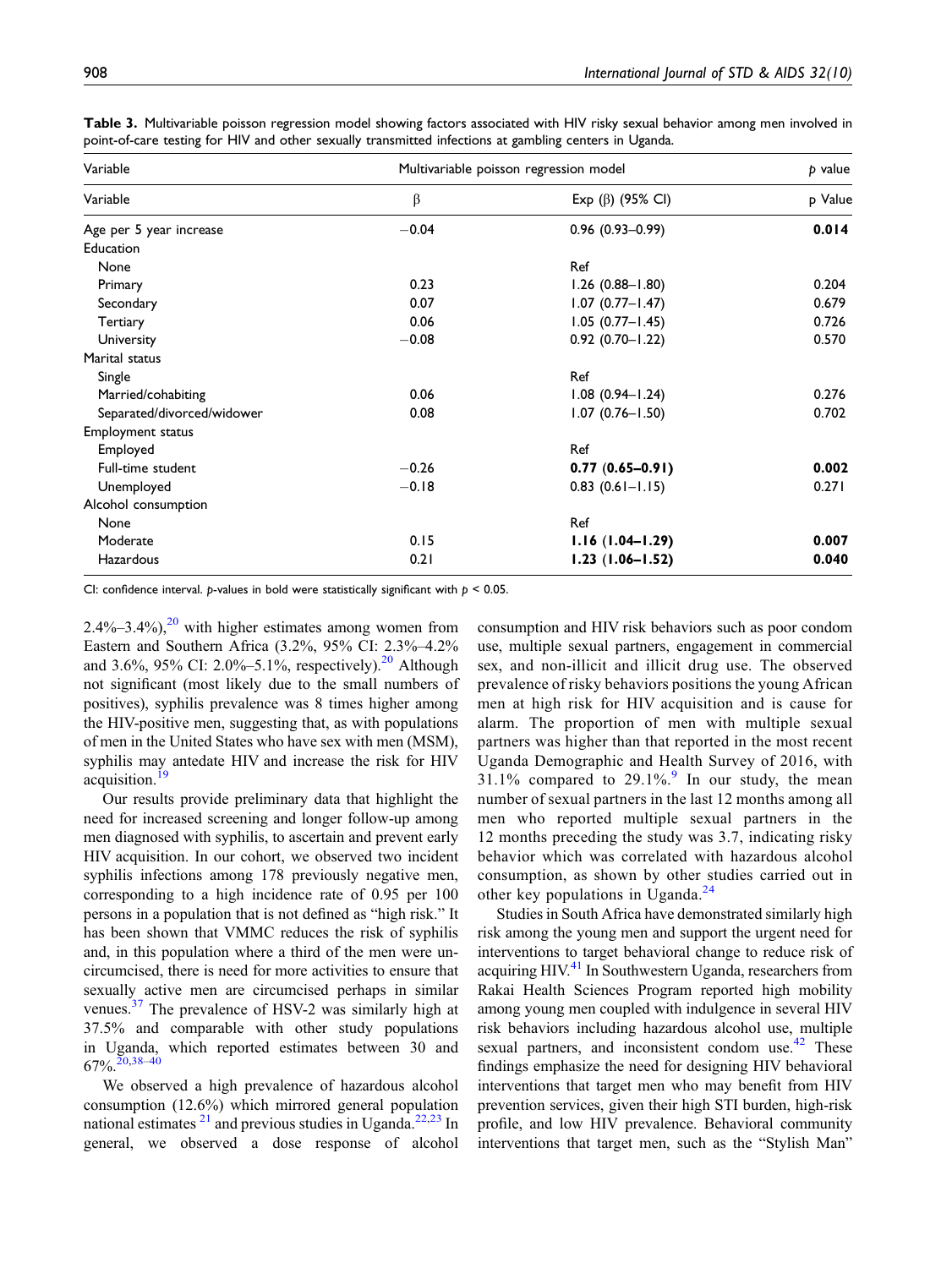campaign by the Rakai Health Sciences Program in Uganda, are timely and promote safe sexual behaviors. $43$  Furthermore, the digital health-based interventions which leverage growing smartphone adoption in SSA could be used to promote HIV prevention behaviors.<sup>[44](#page-7-29)</sup>

Our study has several limitations, including not knowing the total number of men at risk who attend betting and gaming centers. We observed very low prevalence of HIV and this could be attributed to self-selection for HIV testing among recent testers and those who were sure of their previous HIV status. This could have introduced a sampling bias and yielded HIV estimates that are much lower than expected in Kampala district and the Central region. Third, a small proportion of the participants returned for repeat testing and this could have hindered our ability to fully estimate HIV incidence in this population. The prevalence of syphilis observed from our study might be overestimated because of failure to use a nontreponemal test, which differentiates previous from current infection. Even though we asked all study participants whether they had ever received past treatment or management of genital ulcer diseases (GUDs) with intramuscular benzathine penicillin G (BPG), our results could be subject to recall bias.

Prior to any follow-up activity at the gaming centers, all participants were contacted using telephone calls and notified of the upcoming HIV/STI services. The majority (>85%) of the men who did not show up for repeat testing were contactable but gave several reasons for failure to participate in repeat tests, which included the following: being at work, having been travelling, had not engaged in any risky sexual behavior, and others. Notably, we did not find demographic differences between the men who returned in person and those who did not. Last, our study was not a case–control study, which made it difficult to compare data and draw concrete conclusions. Finally, we may have introduced sampling bias since over 90% of the men who consented to testing had previously tested negative for HIV. This, in turn, could have affected the estimation of HSVand syphilis in this population.

# Conclusion

Risky sexual behaviors were prevalent in the men surveyed in the selected gambling venues. The higher than expected prevalence of syphilis, a known risk factor for subsequent HIV acquisition, combined with the low prevalence of HIV, highlights the importance of prevention efforts in this population. Men who engage in risk factors for HIV acquisition should be targeted for behavioral prevention and intervention programs, such as pre-exposure prophylaxis (PrEP) and HIV self-testing.

### Declaration of Conflicting Interests

The author(s) declared no potential conflicts of interest with respect to the research, authorship, and/or publication of this article.

# Funding

The author(s) disclosed receipt of the following financial support for the research, authorship, and/or publication of this article: The authors would like to acknowledge the support from the NIH Point of Care STI grant U54EB007958 that funded the research. Salary support for AK and YCM was provided from the Fogarty International Center grant HIV co-infections (D43 TW009771). Supported in part (SJR) by the Division of Intramural Research, NIAID/NIH.

### ORCID iD

Agnes N Kiragga **I** <https://orcid.org/0000-0002-0969-0699>

#### **References**

- <span id="page-6-0"></span>1. UN Joint Programme on HIV/AIDS (UNAIDS). 2017 Global HIV Statistics. Available at [https://www.unaids.](https://www.unaids.org/sites/default/files/media_asset/20170720_Data_book_2017_en.pdf) org/sites/default/fi[les/media\\_asset/20170720\\_Data\\_book\\_](https://www.unaids.org/sites/default/files/media_asset/20170720_Data_book_2017_en.pdf) 2017 en.pdf [accessed 3 March 2019].
- <span id="page-6-1"></span>2. UNAIDS. Country factsheets. HIV and AIDS Estimates. [http://](http://www.unaids.org/en/regionscountries/countries/uganda) [www.unaids.org/en/regionscountries/countries/uganda](http://www.unaids.org/en/regionscountries/countries/uganda) (2016, accessed 4 April 2017).
- <span id="page-6-2"></span>3. Wyrod R. AIDS and Masculinity in the African City. Privilege, Inequality and Modern Manhood. USA: University of California, 2016.
- 4. Sileo KM, Fielding-Miller R, Dworkin SL, et al. A scoping review on the role of masculine norms in men's engagement in the HIV care continuum in sub-Saharan Africa. AIDS Care 2019; 31(11): 1435–1446.
- <span id="page-6-3"></span>5. Tibbels NJ, Hendrickson ZM, Naugle DA, et al. Men's perceptions of HIV care engagement at the facility- and providerlevels: experiences in Cote d'Ivoire. PLoS One 2019; 14(3): e0211385.
- <span id="page-6-4"></span>6. Fleming PJ, Rosen JG, Wong VJ, et al. Shedding light on a HIV blind spot: Factors associated with men's HIV testing in five African countries. Glob Public Health 2019; 14(9): 1241–1251.
- <span id="page-6-5"></span>7. UNAIDS. Blind Spot. Reaching Out to Men and boys. Addressing a Blind Spot in the Response to HIV. Available at www.unaids.orf/sites/default/fi[les/media\\_asset/blind\\_spot.en.](www.unaids.orf/sites/default/files/media_asset/blind_spot.en.pdf) [pdf](www.unaids.orf/sites/default/files/media_asset/blind_spot.en.pdf) [accessed 28 November 2018].
- <span id="page-6-6"></span>8. UPHIA. Uganda population-based HIV impact assessment (UPHIA) 2016-2017: final report. [www.uac.go.ug/sites/](www.uac.go.ug/sites/default/files/UPHIA%20Final%20Report%20%%B2016%20-%202017%5D.pdf) default/fi[les/UPHIA%20Final%20Report%20%%B2016%](www.uac.go.ug/sites/default/files/UPHIA%20Final%20Report%20%%B2016%20-%202017%5D.pdf) [20-%202017%5D.pdf](www.uac.go.ug/sites/default/files/UPHIA%20Final%20Report%20%%B2016%20-%202017%5D.pdf) (2019, accessed 12 December 2019).
- <span id="page-6-7"></span>9. Uganda Bureau of Statistics (UBOS). Uganda demographic and health survey 2016. [https://dhsprogram.com/pubs/pdf/](https://dhsprogram.com/pubs/pdf/FR333?FR333.pdf) [FR333?FR333.pdf](https://dhsprogram.com/pubs/pdf/FR333?FR333.pdf) (2016, accessed 09 September 2019).
- <span id="page-6-8"></span>10. Jobson G, Khoza S, Mbeng R, et al. Bridging the gap: reaching men for HIV testing through religious congregations in South Africa. J Acquir Immune Defic Syndr 2019; 81(5): e160–e162.
- <span id="page-6-9"></span>11. Swendeman D, Bantjes J, Mindry D, et al. The experiences of young men, Their families, and their coaches following a soccer and vocational training intervention to prevent HIV and drug abuse in South Africa. AIDS Educ Prev 2019; 31(3): 224–236.
- <span id="page-6-10"></span>12. Ministry of Health Uganda. AIDS Control Program. [http://](http://health.go.ug/programs/aids-control-program%202017) [health.go.ug/programs/aids-control-program 2017](http://health.go.ug/programs/aids-control-program%202017) (2017, accessed on 6 June 2017). [cited 2017].